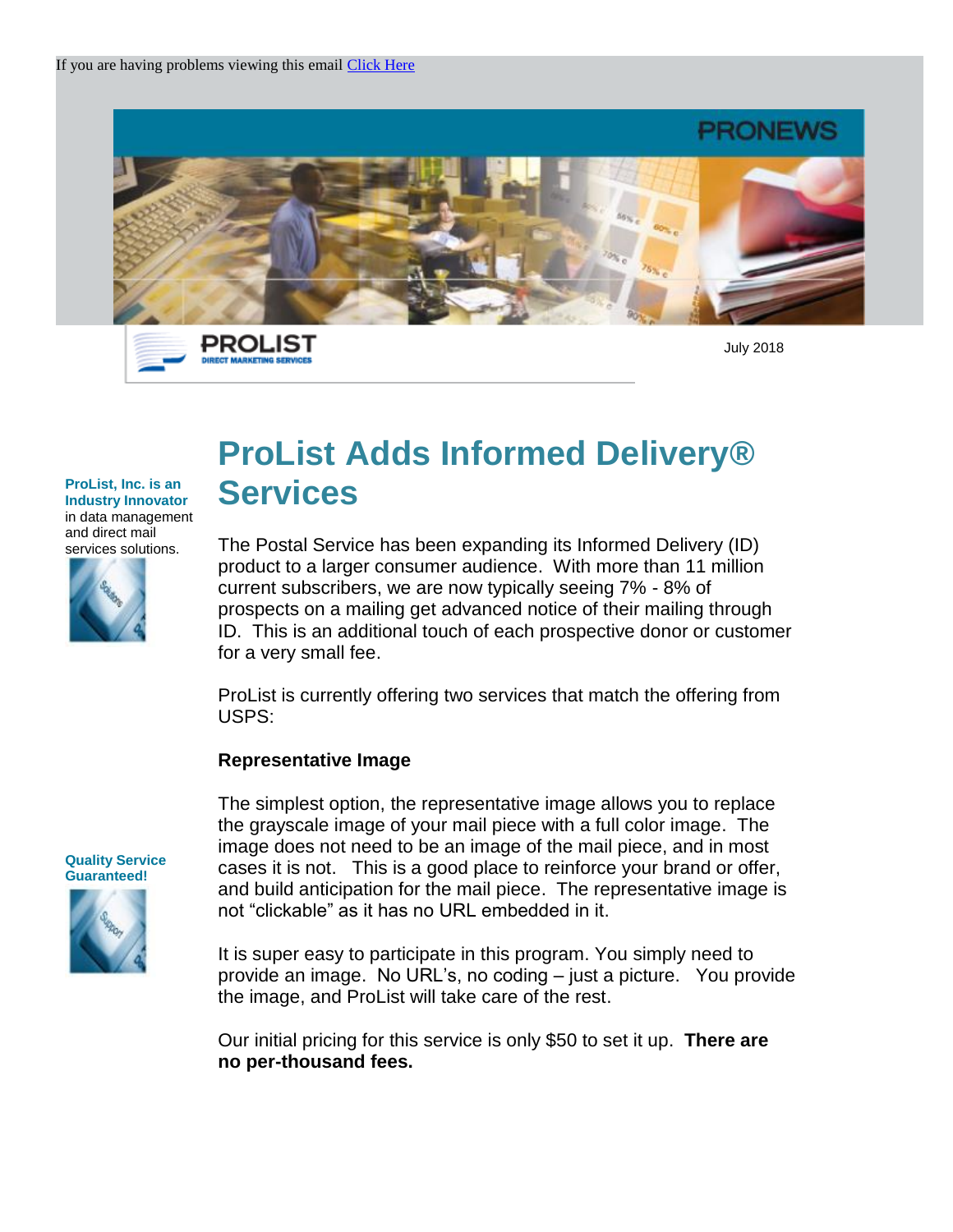

#### **Contact Us Today!**

**Dave Lewis [dlewis@prolist.com](mailto:dlewis@prolist.com) 301 924-4545 [www.ProList.com](http://trk.publicaster.com/click/c2f1-ujoiw-gvrhvt-73hxzcz6/)**



### **Ride-Along Ads**

A ride-along image is an additional image that can appear in a consumer's ID notice. This image appears below the representative image (or the grayscale image, if no representative image is desired) and is a clickable image that links the prospect to a web page. Typically, this will take them to a shopping or donation page. This is a smaller image and should have a very specific call to action: "Click here to donate," for example.

ProList makes it simple to participate in this program. Again, we will need a simple image and a web destination. ProList will get the ad set up in the USPS system, and set up a link so we'll be able to measure response.

This process requires a bit more setup, so the charge is \$150 to set up. Again, there is no cost per thousand, whether you are mailing a thousand or a million.

#### **Powered by SnailWorks™**

SnailWorks, our digital marketing provider, will administer this program. They have great experience with this program and will be adding more features as the program itself develops, including the possibility of assigning a unique URL to each piece of mail.

Learn more about this exciting new program. Read our SnailWorks white paper on Informed Delivery, download by [clicking here](http://trk.publicaster.com/click/c2f1-rfbfw-fpbp0q-73hxzcz5/) . If you'd like to read the details directly from USPS, you can access those by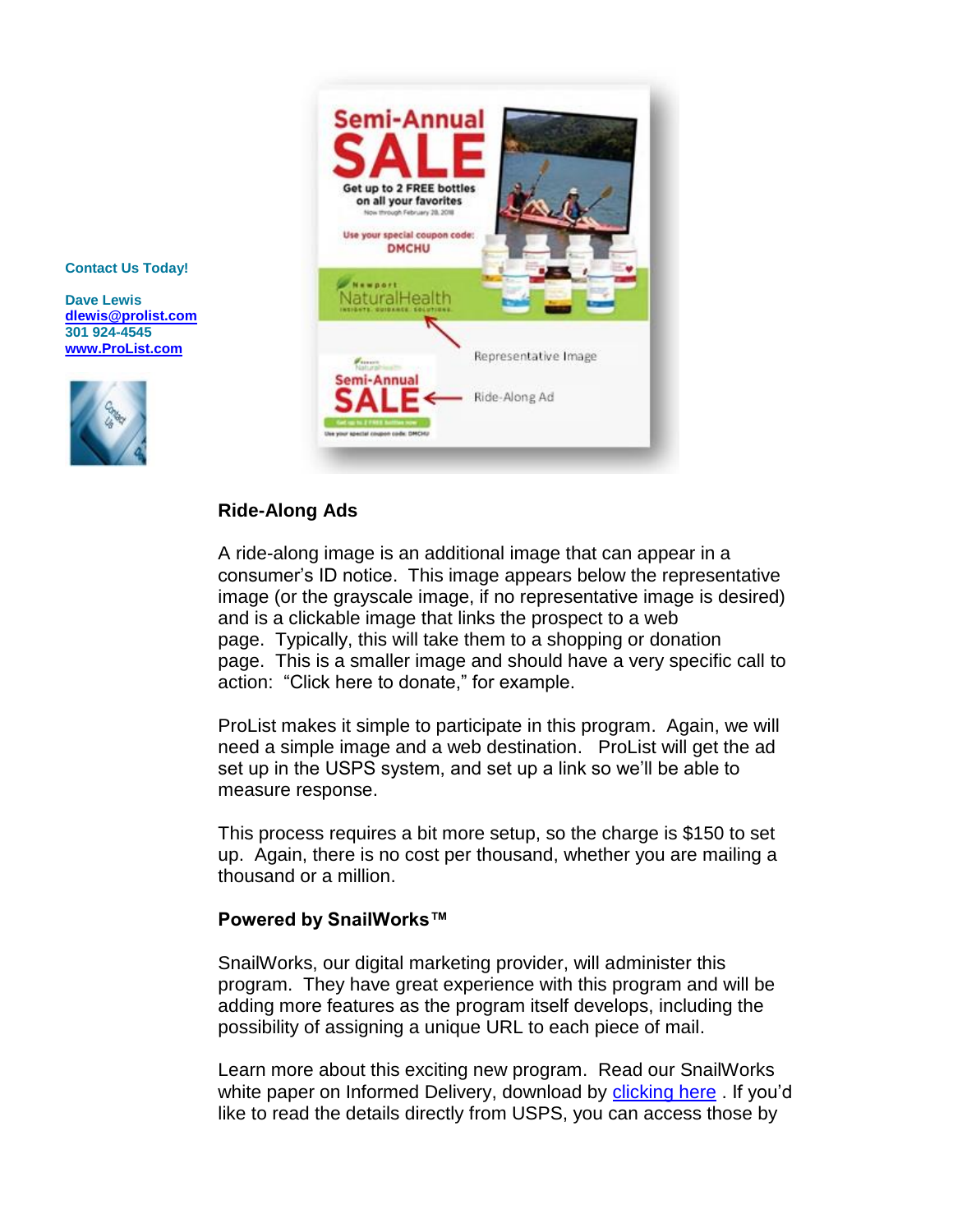[clicking here.](http://trk.publicaster.com/click/c2f1-rfbfw-fpbp0r-73hxzcz6/)

# **ProList Open House a Big Hit! Nothing goes together like postage and beer…**

ProList held an open house in June that drew many customers and industry partners. The open house was precipitated by ProList's acquisition of a new Konica-Minolta KM-1 digital press.



Attendees were treated to facility tours; mini-seminars on new postal programs, postage rate forecasts, and digital printing; beer, wine and some amazing local food. We also had local Frederick artist, Ellen Byrne, who created a special painting for the event, copies of the painting were printed on the KM-1 – it was an amazing display of the print quality available on a digital inkjet printer today.